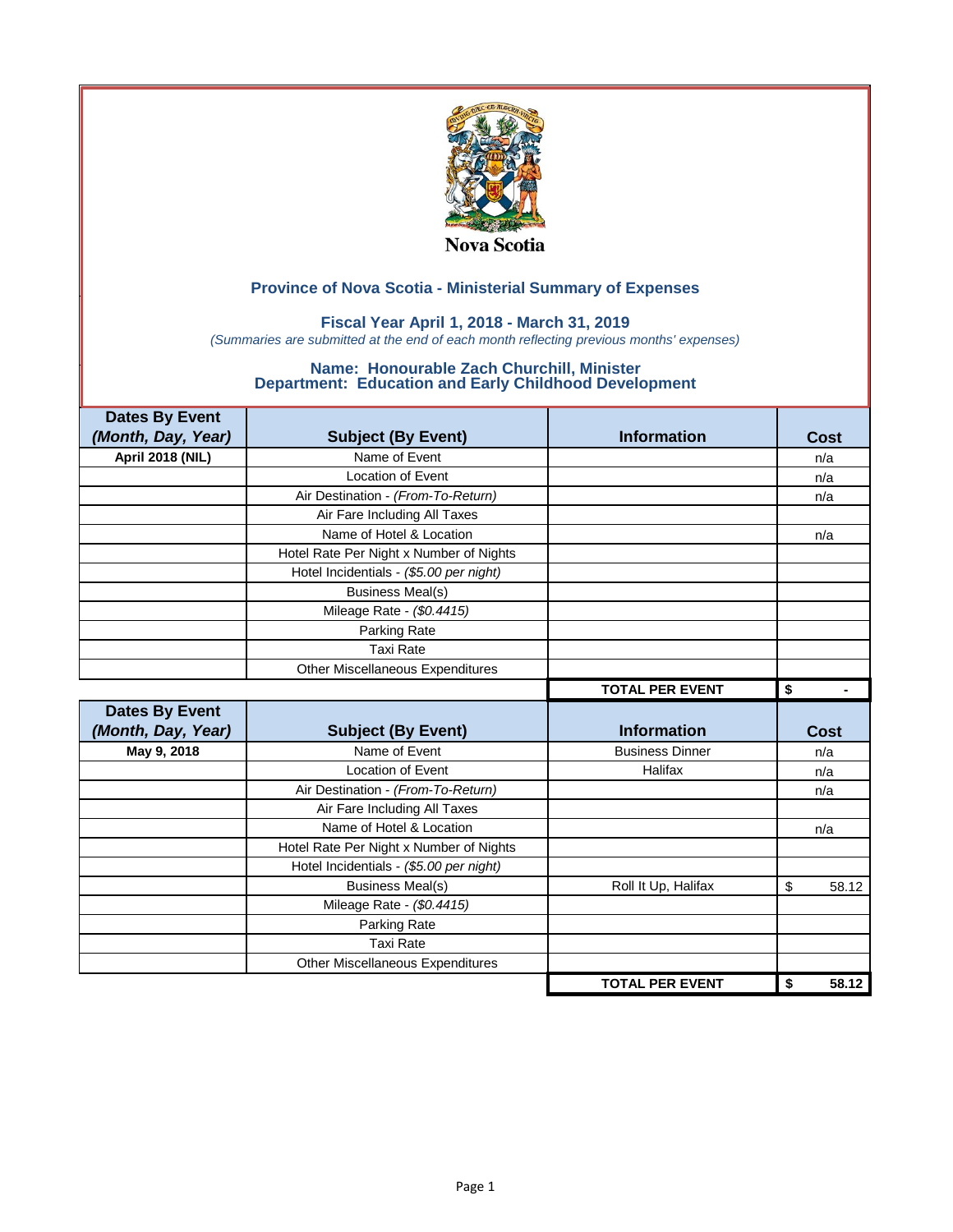

### **Fiscal Year April 1, 2018 - March 31, 2019**

*(Summaries are submitted at the end of each month reflecting previous months' expenses)*

| <b>Dates By Event</b><br>(Month, Day, Year)       | <b>Subject (By Event)</b>               | <b>Information</b>                                             |    | Cost     |
|---------------------------------------------------|-----------------------------------------|----------------------------------------------------------------|----|----------|
| May 22, 2018                                      | Name of Event                           | Standing Committee on Industry.<br>Science & Technology (INDU) |    | n/a      |
|                                                   | Location of Event                       | Ottawa, ON                                                     |    | n/a      |
|                                                   | Air Destination - (From-To-Return)      | Halifax-Ottawa-Halifax                                         |    | n/a      |
|                                                   | Air Fare Including All Taxes            |                                                                | \$ | 540.33   |
| Full trip reimbursed by<br>the Federal Government | Name of Hotel & Location                | Fairmont Chateau Laurier, Ottawa,<br>ON.                       |    | n/a      |
| and the Council of                                | Hotel Rate Per Night x Number of Nights | \$327.88 X 2 nights                                            | \$ | 655.76   |
| <b>Ministers of Education.</b>                    | Hotel Incidentials - (\$5.00 per night) | Federal per diems                                              | \$ | 34.60    |
| (\$1061.24 Federal)                               | Business Meal(s)                        | Federal per diems                                              | \$ | 202.55   |
| (\$480.26 CME)                                    | Mileage Rate - (\$0.4415)               |                                                                |    |          |
|                                                   | Parking Rate                            | <b>Halifax Airport</b>                                         | \$ | 66.00    |
|                                                   | Taxi Rate                               | Taxi in Ottawa                                                 | \$ | 42.26    |
|                                                   | Other Miscellaneous Expenditures        |                                                                |    |          |
|                                                   |                                         | <b>TOTAL PER EVENT</b>                                         | S  | 1.541.50 |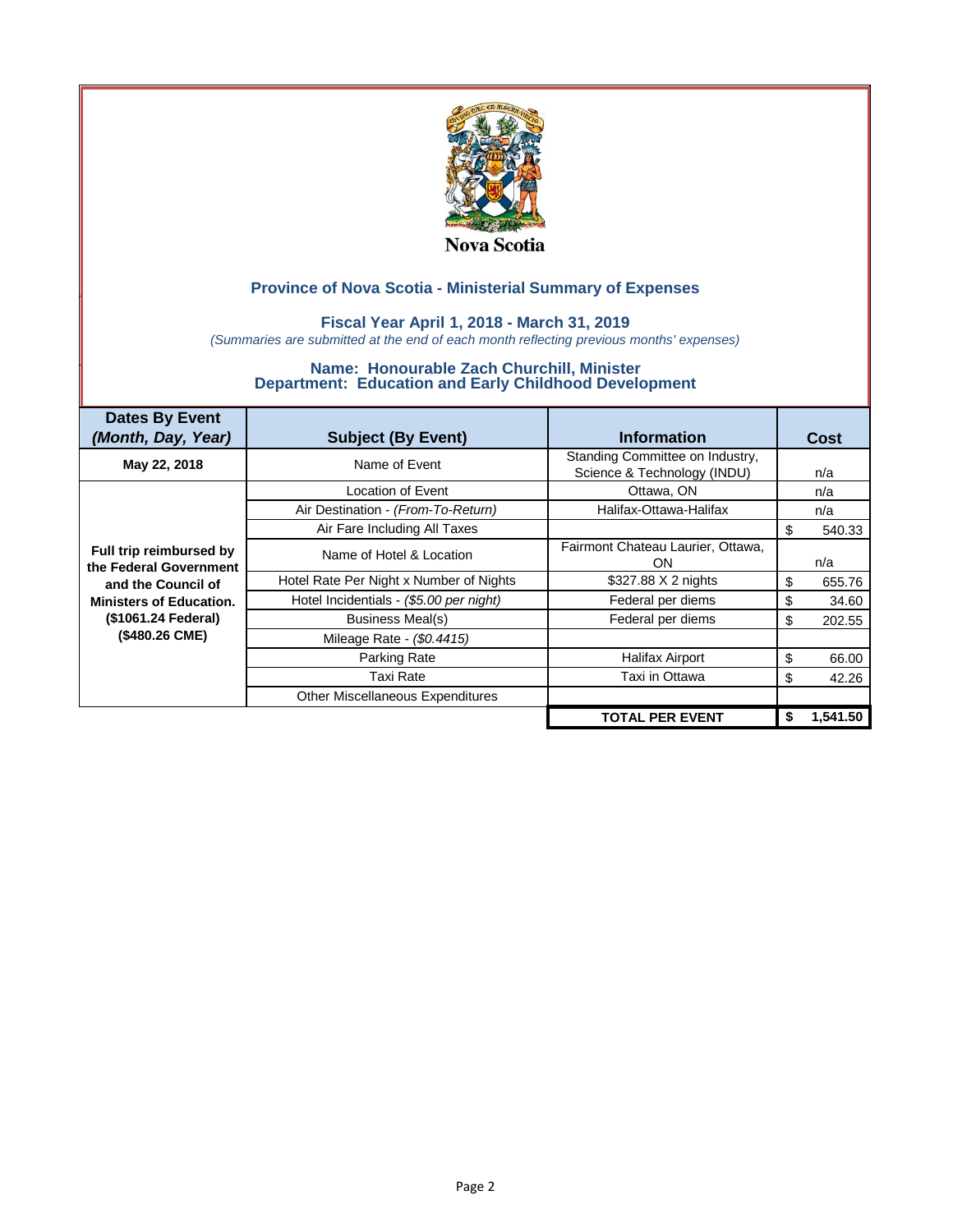

### **Fiscal Year April 1, 2018 - March 31, 2019**

*(Summaries are submitted at the end of each month reflecting previous months' expenses)*

| <b>Dates By Event</b> |                                         |                                      |             |
|-----------------------|-----------------------------------------|--------------------------------------|-------------|
| (Month, Day, Year)    | <b>Subject (By Event)</b>               | <b>Information</b>                   | <b>Cost</b> |
| May 31, 2018          | Name of Event                           | Business lunch with Principal of Abu |             |
|                       |                                         | Dhabi Grammar School                 | n/a         |
|                       | <b>Location of Event</b>                | Halifax                              | n/a         |
|                       | Air Destination - (From-To-Return)      |                                      | n/a         |
|                       | Air Fare Including All Taxes            |                                      |             |
|                       | Name of Hotel & Location                |                                      | n/a         |
|                       | Hotel Rate Per Night x Number of Nights |                                      |             |
|                       | Hotel Incidentials - (\$5.00 per night) |                                      |             |
|                       | <b>Business Meal(s)</b>                 | McKelvie's, Halifax                  | \$<br>46.90 |
|                       | Mileage Rate - (\$0.4415)               |                                      |             |
|                       | Parking Rate                            |                                      |             |
|                       | <b>Taxi Rate</b>                        |                                      |             |
|                       | <b>Other Miscellaneous Expenditures</b> |                                      |             |
|                       |                                         | <b>TOTAL PER EVENT</b>               | \$<br>46.90 |
|                       |                                         |                                      |             |
| <b>Dates By Event</b> |                                         |                                      |             |
| (Month, Day, Year)    | <b>Subject (By Event)</b>               | <b>Information</b>                   | Cost        |
|                       |                                         | Meetings and events around Nova      |             |
| May 1-31, 2018        | Name of Event                           | Scotia                               | n/a         |
|                       | <b>Location of Event</b>                | Halifax                              | n/a         |
|                       | Air Destination - (From-To-Return)      |                                      | n/a         |
|                       | Air Fare Including All Taxes            |                                      |             |
|                       | Name of Hotel & Location                |                                      | n/a         |
|                       | Hotel Rate Per Night x Number of Nights |                                      |             |
|                       | Hotel Incidentials - (\$5.00 per night) |                                      |             |
|                       | <b>Business Meal(s)</b>                 | 22 kms                               | \$<br>9.72  |
|                       | Mileage Rate - (\$0.4415)               |                                      |             |
|                       | Parking Rate                            |                                      |             |
|                       | <b>Taxi Rate</b>                        |                                      |             |
|                       | Other Miscellaneous Expenditures        |                                      |             |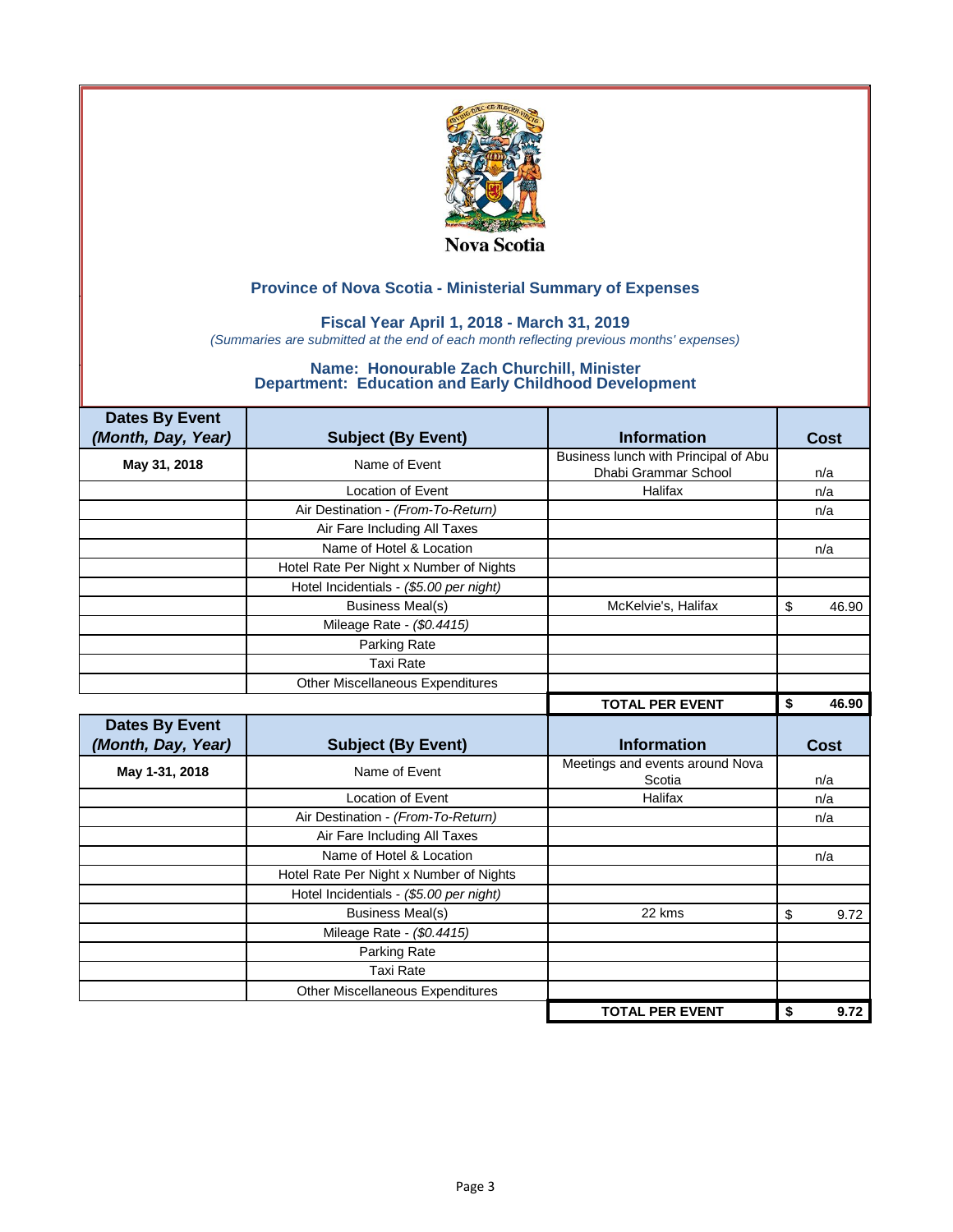

### **Fiscal Year April 1, 2018 - March 31, 2019**

*(Summaries are submitted at the end of each month reflecting previous months' expenses)*

| <b>Dates By Event</b>     |                                         |                                        |              |
|---------------------------|-----------------------------------------|----------------------------------------|--------------|
| (Month, Day, Year)        | <b>Subject (By Event)</b>               | <b>Information</b>                     | Cost         |
| June 18, 2018             | Name of Event                           | Meetings with Federal MPs              | n/a          |
|                           | Location of Event                       | Ottawa, ON                             | n/a          |
|                           | Air Destination - (From-To-Return)      | Halifax-Ottawa-Halifax                 | n/a          |
|                           | Air Fare Including All Taxes            |                                        | \$<br>572.53 |
|                           | Name of Hotel & Location                |                                        | n/a          |
| Meetings were cancelled.  | Hotel Rate Per Night x Number of Nights |                                        |              |
| Flight credit applied for | Hotel Incidentials - (\$5.00 per night) |                                        |              |
| future travel.            | <b>Business Meal(s)</b>                 |                                        |              |
|                           | Mileage Rate - (\$0.4415)               |                                        |              |
|                           | Parking Rate                            |                                        |              |
|                           | <b>Taxi Rate</b>                        |                                        |              |
|                           | Other Miscellaneous Expenditures        |                                        |              |
|                           |                                         | <b>TOTAL PER EVENT</b>                 | 572.53<br>\$ |
|                           |                                         |                                        |              |
| <b>Dates By Event</b>     |                                         |                                        |              |
| (Month, Day, Year)        | <b>Subject (By Event)</b>               | <b>Information</b>                     | Cost         |
| June 20, 2018             | Name of Event                           | Mi'kmaq Education Agreement<br>Signing | n/a          |
|                           | <b>Location of Event</b>                | <b>Baddeck</b>                         | n/a          |
|                           | Air Destination - (From-To-Return)      |                                        | n/a          |
|                           | Air Fare Including All Taxes            |                                        |              |
|                           | Name of Hotel & Location                | Telegraph House, Baddeck               | n/a          |
|                           | Hotel Rate Per Night x Number of Nights | \$172.50 x 1 night                     | \$<br>172.50 |
|                           | Hotel Incidentials - (\$5.00 per night) | 1 night                                | \$<br>5.00   |
|                           | <b>Business Meal(s)</b>                 | Per diems                              | \$<br>63.00  |
|                           | Mileage Rate - (\$0.4415)               | 708 kms                                | \$<br>312.58 |
|                           | Parking Rate                            |                                        |              |
|                           | <b>Taxi Rate</b>                        |                                        |              |
|                           | <b>Other Miscellaneous Expenditures</b> |                                        |              |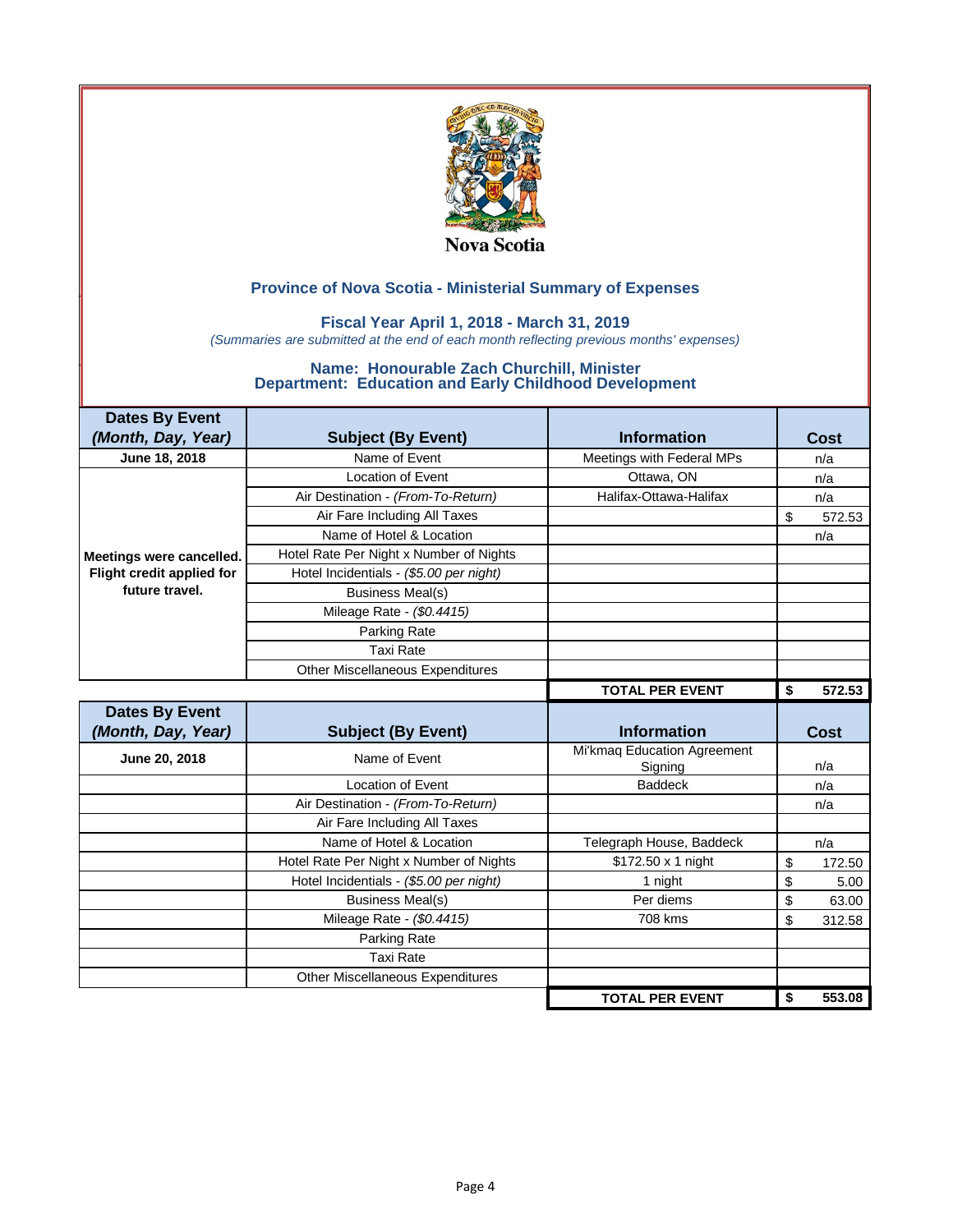

### **Fiscal Year April 1, 2018 - March 31, 2019**

*(Summaries are submitted at the end of each month reflecting previous months' expenses)*

| <b>Dates By Event</b> |                                         |                                               |                          |
|-----------------------|-----------------------------------------|-----------------------------------------------|--------------------------|
| (Month, Day, Year)    | <b>Subject (By Event)</b>               | <b>Information</b>                            | Cost                     |
| July 3-6, 2018        | Name of Event                           | Canadian Council of Ministers of              |                          |
|                       |                                         | <b>Education Meeting</b>                      | n/a                      |
|                       | <b>Location of Event</b>                | Vancouver, BC                                 | n/a                      |
|                       | Air Destination - (From-To-Return)      | Halifax-Vancouver-Halifax                     | n/a                      |
|                       | Air Fare Including All Taxes            |                                               | $\mathfrak{s}$<br>899.89 |
|                       | Name of Hotel & Location                | Fairmont Hotel, Vancouver                     | n/a                      |
|                       | Hotel Rate Per Night x Number of Nights | $$363.08 \times 4$ nights                     | \$<br>1,452.32           |
|                       | Hotel Incidentials - (\$5.00 per night) | 4 nights                                      | \$<br>20.00              |
|                       | <b>Business Meal(s)</b>                 | Per diems (2 breakfast, 2 lunch, 3<br>dinner) | \$<br>106.00             |
|                       | Mileage Rate - (\$0.4415)               | 72 kms                                        | \$<br>31.78              |
|                       | Parking Rate                            | Halifax airport parking                       | \$<br>88.00              |
|                       | <b>Taxi Rate</b>                        | Taxi from Vancouver airport                   | \$<br>33.60              |
|                       | Other Miscellaneous Expenditures        | Vancouver TransLink                           | \$<br>6.90               |
|                       |                                         | <b>TOTAL PER EVENT</b>                        | 2,638.49<br>\$           |
| <b>Dates By Event</b> |                                         |                                               |                          |
| (Month, Day, Year)    | <b>Subject (By Event)</b>               | <b>Information</b>                            | Cost                     |
| July 11, 2018         | Name of Event                           | <b>Business Lunch</b>                         | n/a                      |
|                       | <b>Location of Event</b>                | Halifax                                       | n/a                      |
|                       | Air Destination - (From-To-Return)      |                                               | n/a                      |
|                       | Air Fare Including All Taxes            |                                               |                          |
|                       | Name of Hotel & Location                |                                               | n/a                      |
|                       | Hotel Rate Per Night x Number of Nights |                                               |                          |
|                       | Hotel Incidentials - (\$5.00 per night) |                                               |                          |
|                       | <b>Business Meal(s)</b>                 | Arisu Table BBQ & Sushi Bar, Halifax          | \$<br>37.03              |
|                       | Mileage Rate - (\$0.4415)               |                                               |                          |
|                       | Parking Rate                            |                                               |                          |
|                       | <b>Taxi Rate</b>                        |                                               |                          |
|                       | Other Miscellaneous Expenditures        |                                               |                          |
|                       |                                         |                                               |                          |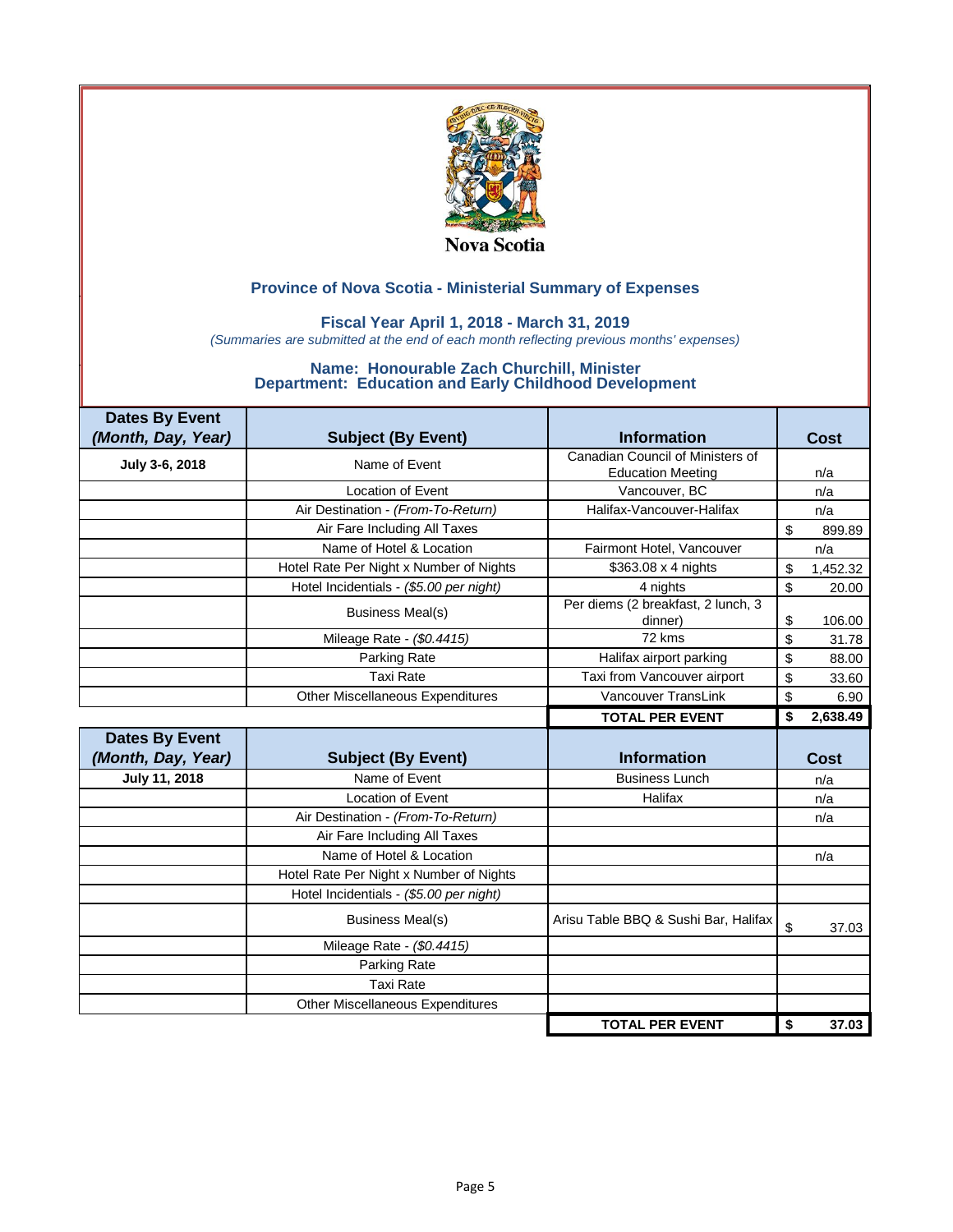

### **Fiscal Year April 1, 2018 - March 31, 2019**

*(Summaries are submitted at the end of each month reflecting previous months' expenses)*

| <b>Dates By Event</b> |                                         |                                           |             |
|-----------------------|-----------------------------------------|-------------------------------------------|-------------|
| (Month, Day, Year)    | <b>Subject (By Event)</b>               | <b>Information</b>                        | Cost        |
| July 27, 2018         | Name of Event                           | <b>Business Lunch</b>                     | n/a         |
|                       | Location of Event                       | Yarmouth                                  | n/a         |
|                       | Air Destination - (From-To-Return)      |                                           | n/a         |
|                       | Air Fare Including All Taxes            |                                           |             |
|                       | Name of Hotel & Location                |                                           | n/a         |
|                       | Hotel Rate Per Night x Number of Nights |                                           |             |
|                       | Hotel Incidentials - (\$5.00 per night) |                                           |             |
|                       | <b>Business Meal(s)</b>                 | The Shanty Café, Yarmouth                 | \$<br>44.16 |
|                       | Mileage Rate - (\$0.4415)               |                                           |             |
|                       | Parking Rate                            |                                           |             |
|                       | Taxi Rate                               |                                           |             |
|                       | <b>Other Miscellaneous Expenditures</b> |                                           |             |
|                       |                                         | <b>TOTAL PER EVENT</b>                    | \$<br>44.16 |
|                       |                                         |                                           |             |
| <b>Dates By Event</b> |                                         |                                           |             |
| (Month, Day, Year)    | <b>Subject (By Event)</b>               | <b>Information</b>                        | Cost        |
| July 1-31, 2018       | Name of Event                           | Meetings and events around Nova<br>Scotia | n/a         |
|                       | <b>Location of Event</b>                | Digby / Hammonds Plains                   | n/a         |
|                       | Air Destination - (From-To-Return)      |                                           | n/a         |
|                       | Air Fare Including All Taxes            |                                           |             |
|                       | Name of Hotel & Location                |                                           | n/a         |
|                       | Hotel Rate Per Night x Number of Nights |                                           |             |
|                       | Hotel Incidentials - (\$5.00 per night) |                                           |             |
|                       | <b>Business Meal(s)</b>                 |                                           |             |
|                       | Mileage Rate - (\$0.4415)               | 147 kms                                   | \$<br>64.90 |
|                       | Parking Rate                            |                                           |             |
|                       | <b>Taxi Rate</b>                        |                                           |             |
|                       | <b>Other Miscellaneous Expenditures</b> |                                           |             |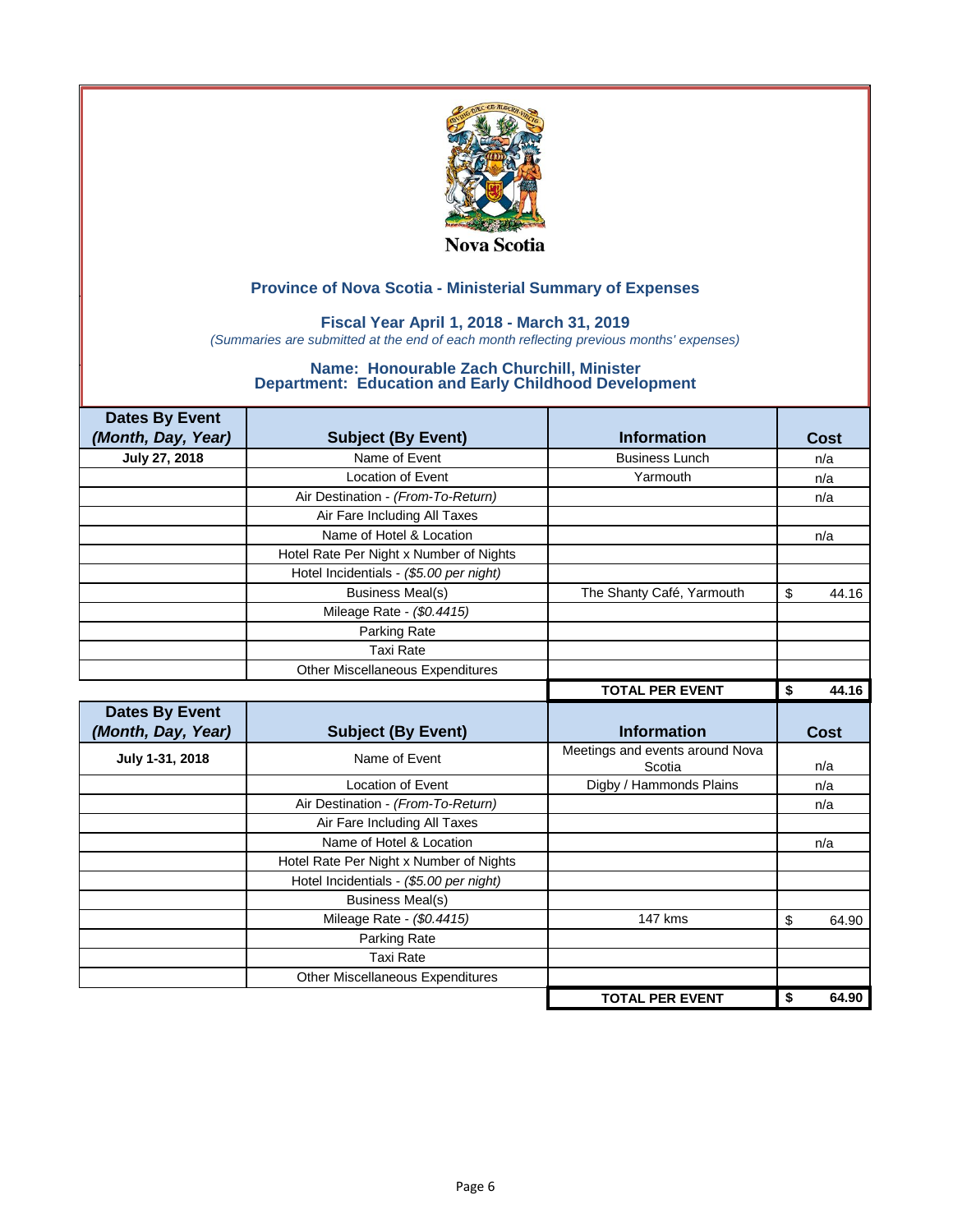

## **Fiscal Year April 1, 2018 - March 31, 2019**

*(Summaries are submitted at the end of each month reflecting previous months' expenses)*

| <b>Dates By Event</b><br>(Month, Day, Year) | <b>Subject (By Event)</b>               | <b>Information</b>                  | Cost         |
|---------------------------------------------|-----------------------------------------|-------------------------------------|--------------|
| <b>August 22, 2018</b>                      | Name of Event                           | <b>Education Consultative Forum</b> | n/a          |
|                                             | <b>Location of Event</b>                | Truro                               | n/a          |
|                                             | Air Destination - (From-To-Return)      |                                     | n/a          |
|                                             | Air Fare Including All Taxes            |                                     |              |
|                                             | Name of Hotel & Location                |                                     | n/a          |
|                                             | Hotel Rate Per Night x Number of Nights |                                     |              |
|                                             | Hotel Incidentials - (\$5.00 per night) |                                     |              |
|                                             | <b>Business Meal(s)</b>                 | 1 lunch per diem                    | 15.00<br>\$  |
|                                             | Mileage Rate - (\$0.4415)               | 210 kms                             | 92.72<br>S   |
|                                             | Parking Rate                            |                                     |              |
|                                             | <b>Taxi Rate</b>                        |                                     |              |
|                                             | Other Miscellaneous Expenditures        |                                     |              |
|                                             |                                         | <b>TOTAL PER EVENT</b>              | 107.72<br>\$ |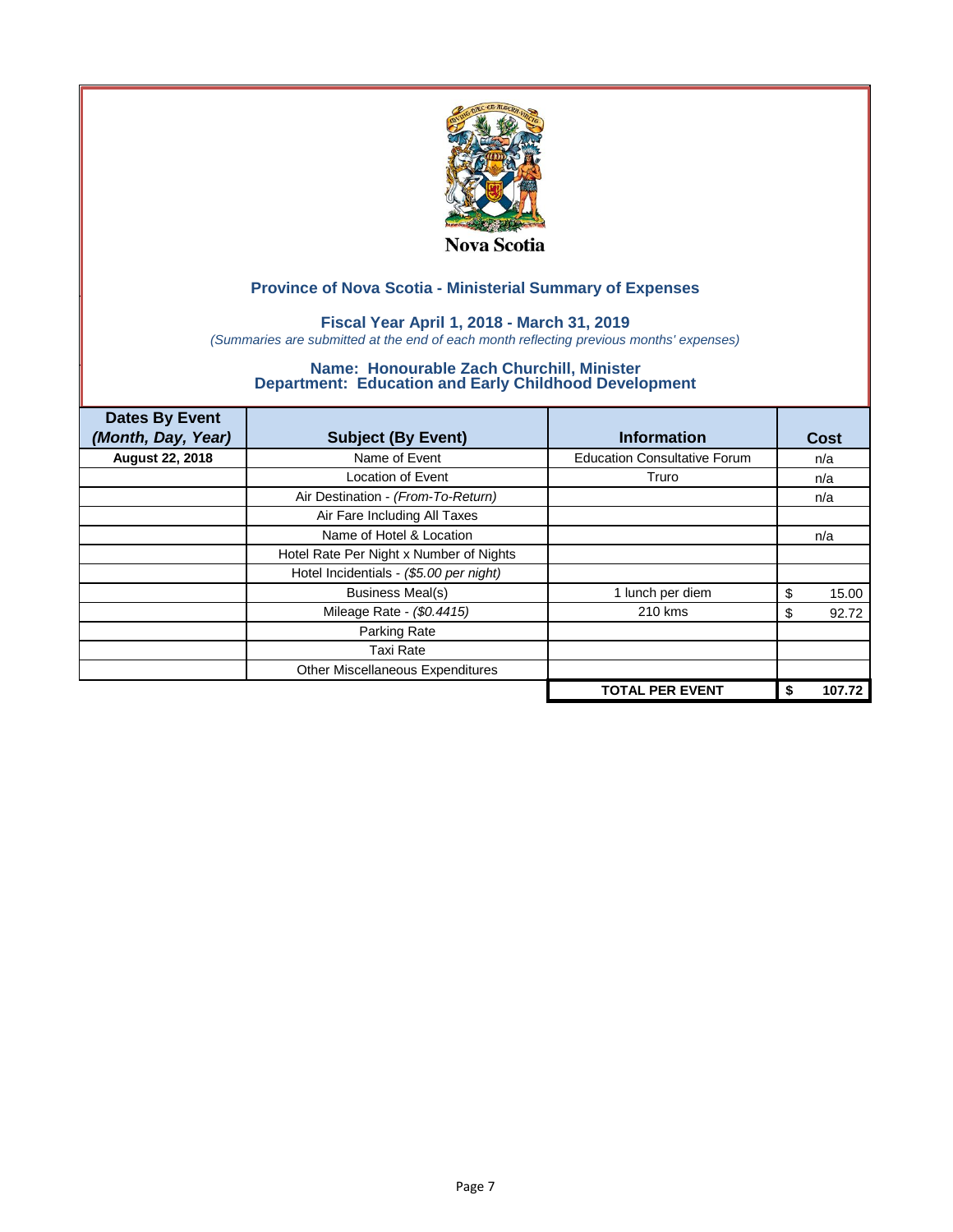

## **Fiscal Year April 1, 2018 - March 31, 2019**

*(Summaries are submitted at the end of each month reflecting previous months' expenses)*

| <b>Dates By Event</b><br>(Month, Day, Year) | <b>Subject (By Event)</b>               | <b>Information</b>               | Cost        |
|---------------------------------------------|-----------------------------------------|----------------------------------|-------------|
| September 11, 2018                          | Name of Event                           | <b>Business Lunch</b>            | n/a         |
|                                             | <b>Location of Event</b>                | Halifax                          | n/a         |
|                                             | Air Destination - (From-To-Return)      |                                  | n/a         |
|                                             | Air Fare Including All Taxes            |                                  |             |
|                                             | Name of Hotel & Location                |                                  | n/a         |
|                                             | Hotel Rate Per Night x Number of Nights |                                  |             |
|                                             | Hotel Incidentials - (\$5.00 per night) |                                  |             |
|                                             | <b>Business Meal(s)</b>                 | Your Father's Moustache, Halifax | \$<br>50.49 |
|                                             | Mileage Rate - (\$0.4415)               |                                  |             |
|                                             | Parking Rate                            |                                  |             |
|                                             | Taxi Rate                               |                                  |             |
|                                             | Other Miscellaneous Expenditures        |                                  |             |
|                                             |                                         | <b>TOTAL PER EVENT</b>           | 50.49<br>\$ |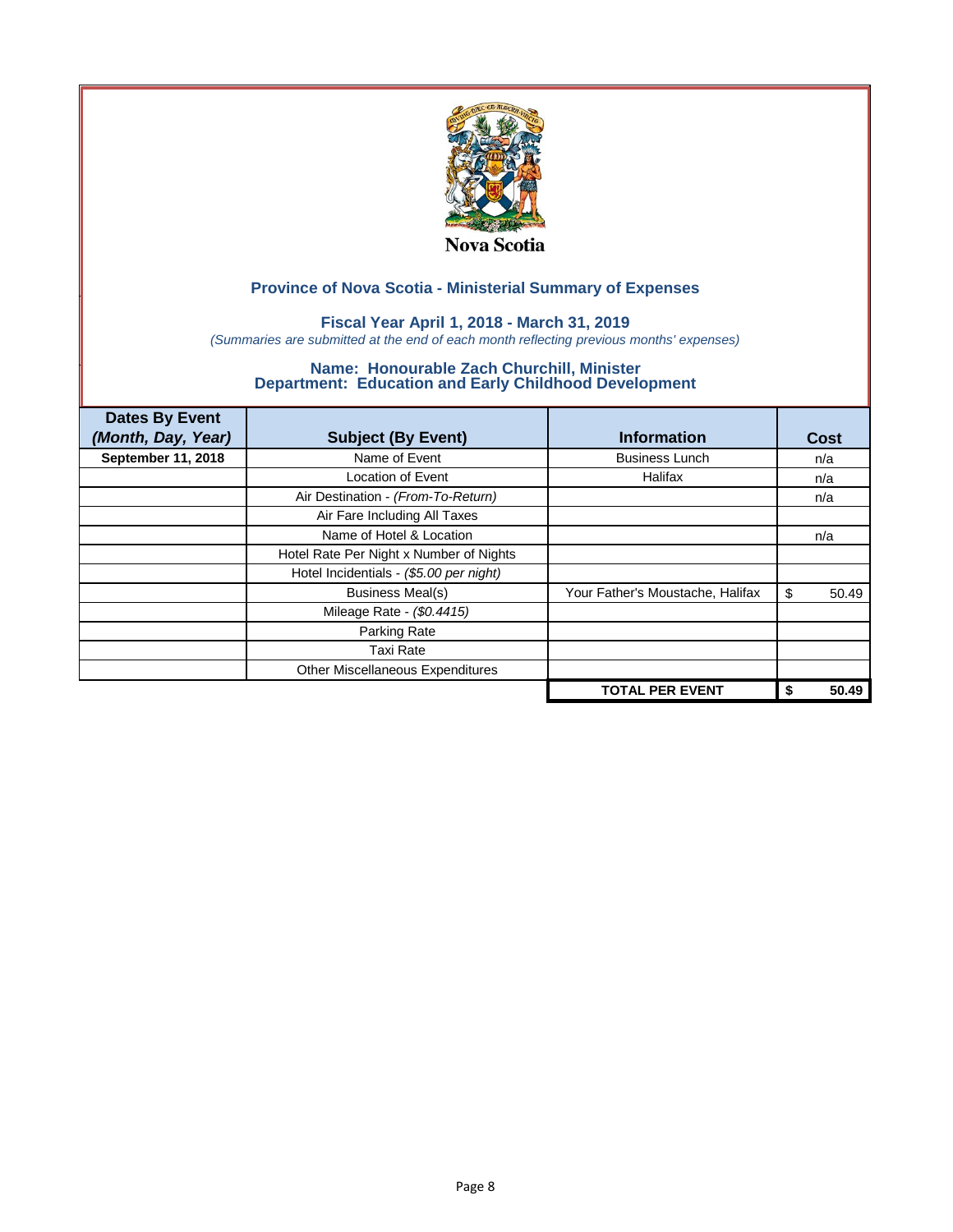

## **Fiscal Year April 1, 2018 - March 31, 2019**

*(Summaries are submitted at the end of each month reflecting previous months' expenses)*

| <b>Dates By Event</b><br>(Month, Day, Year) | <b>Subject (By Event)</b>               | <b>Information</b>     | <b>Cost</b> |
|---------------------------------------------|-----------------------------------------|------------------------|-------------|
| October 2018 (NIL)                          | Name of Event                           |                        | n/a         |
|                                             | <b>Location of Event</b>                |                        | n/a         |
|                                             | Air Destination - (From-To-Return)      |                        | n/a         |
|                                             | Air Fare Including All Taxes            |                        |             |
|                                             | Name of Hotel & Location                |                        | n/a         |
|                                             | Hotel Rate Per Night x Number of Nights |                        |             |
|                                             | Hotel Incidentials - (\$5.00 per night) |                        |             |
|                                             | <b>Business Meal(s)</b>                 |                        |             |
|                                             | Mileage Rate - (\$0.4415)               |                        |             |
|                                             | Parking Rate                            |                        |             |
|                                             | <b>Taxi Rate</b>                        |                        |             |
|                                             | Other Miscellaneous Expenditures        |                        |             |
|                                             |                                         | <b>TOTAL PER EVENT</b> | \$          |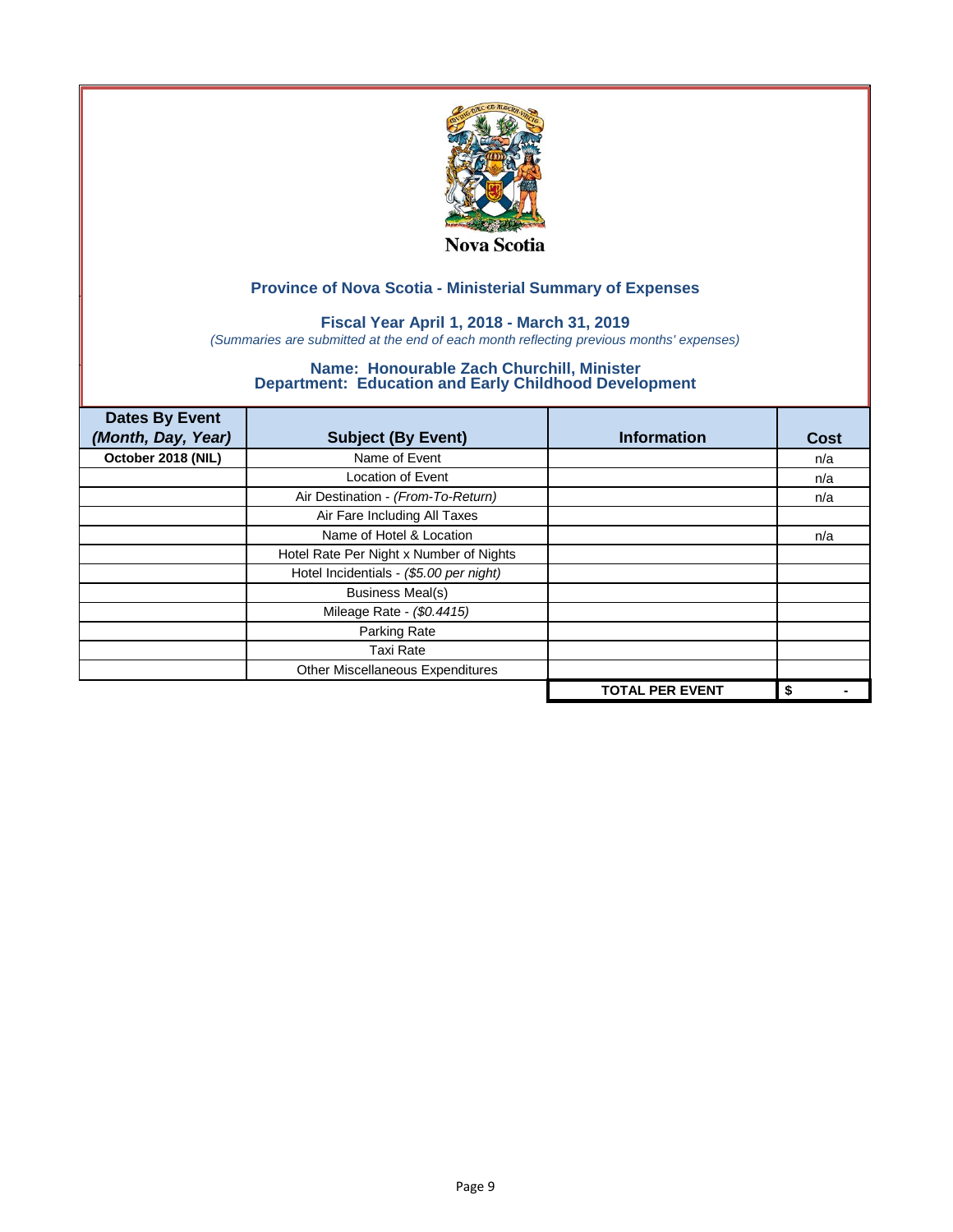

### **Fiscal Year April 1, 2018 - March 31, 2019**

*(Summaries are submitted at the end of each month reflecting previous months' expenses)*

| <b>Dates By Event</b> |                                         |                                               |              |
|-----------------------|-----------------------------------------|-----------------------------------------------|--------------|
| (Month, Day, Year)    | <b>Subject (By Event)</b>               | <b>Information</b>                            | Cost         |
| November 8, 2018      | Name of Event                           | Before and After Program for Pre-             |              |
|                       |                                         | primary Children                              | n/a          |
|                       | <b>Location of Event</b>                | Halifax                                       | n/a          |
|                       | Air Destination - (From-To-Return)      |                                               | n/a          |
|                       | Air Fare Including All Taxes            |                                               |              |
|                       | Name of Hotel & Location                |                                               | n/a          |
|                       | Hotel Rate Per Night x Number of Nights |                                               |              |
|                       | Hotel Incidentials - (\$5.00 per night) |                                               |              |
|                       | <b>Business Meal(s)</b>                 |                                               |              |
|                       | Mileage Rate - (\$0.4415)               | 28 kms                                        | \$<br>12.37  |
|                       | Parking Rate                            |                                               |              |
|                       | <b>Taxi Rate</b>                        |                                               |              |
|                       | Other Miscellaneous Expenditures        |                                               |              |
|                       |                                         | <b>TOTAL PER EVENT</b>                        | \$<br>12.37  |
|                       |                                         |                                               |              |
| <b>Dates By Event</b> |                                         |                                               |              |
| (Month, Day, Year)    | <b>Subject (By Event)</b>               | <b>Information</b>                            | <b>Cost</b>  |
| November 18-19, 2018  | Name of Event                           | Meetings in Cape Breton / YMCA<br>Open House  | n/a          |
|                       | Location of Event                       | Sydney                                        | n/a          |
|                       | Air Destination - (From-To-Return)      |                                               | n/a          |
|                       | Air Fare Including All Taxes            |                                               |              |
|                       | Name of Hotel & Location                | Holiday Inn, Sydney                           | n/a          |
|                       | Hotel Rate Per Night x Number of Nights | \$154.84 x 1 night                            | \$<br>154.84 |
|                       | Hotel Incidentials - (\$5.00 per night) |                                               |              |
|                       | <b>Business Meal(s)</b>                 | Per diems (2 breafkast, 2 lunch, 1<br>dinner) | \$<br>66.00  |
|                       | Mileage Rate - (\$0.4415)               | 711 kms                                       | \$<br>313.91 |
|                       | Parking Rate                            |                                               |              |
|                       | <b>Taxi Rate</b>                        |                                               |              |
|                       | Other Miscellaneous Expenditures        |                                               |              |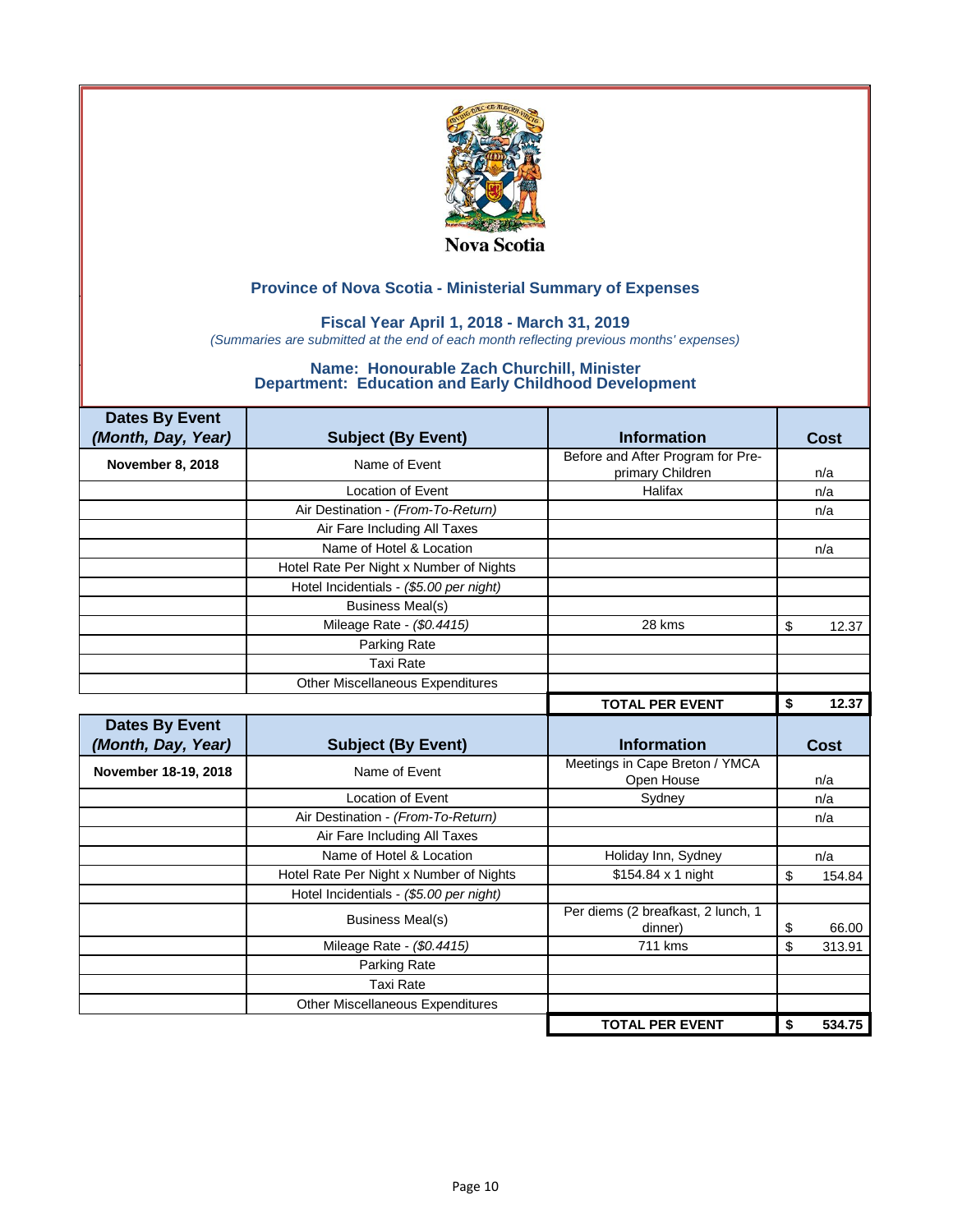

### **Fiscal Year April 1, 2018 - March 31, 2019**

*(Summaries are submitted at the end of each month reflecting previous months' expenses)*

| <b>Dates By Event</b><br>(Month, Day, Year) | <b>Subject (By Event)</b>               | <b>Information</b>                | Cost        |
|---------------------------------------------|-----------------------------------------|-----------------------------------|-------------|
| <b>November 19, 2018</b>                    | Name of Event                           | Mi'kmaw Early Childhood Educators | n/a         |
|                                             | Location of Event                       | Wagmatcook                        | n/a         |
|                                             | Air Destination - (From-To-Return)      |                                   | n/a         |
|                                             | Air Fare Including All Taxes            |                                   |             |
|                                             | Name of Hotel & Location                |                                   | n/a         |
|                                             | Hotel Rate Per Night x Number of Nights |                                   |             |
|                                             | Hotel Incidentials - (\$5.00 per night) |                                   |             |
|                                             | <b>Business Meal(s)</b>                 | dinner per diem                   | 20.00<br>S  |
|                                             | Mileage Rate - (\$0.4415)               | 722 kms                           | 318.75<br>S |
|                                             | Parking Rate                            |                                   |             |
|                                             | Taxi Rate                               |                                   |             |
|                                             | Other Miscellaneous Expenditures        |                                   |             |
|                                             |                                         | <b>TOTAL PER EVENT</b>            | 338.75      |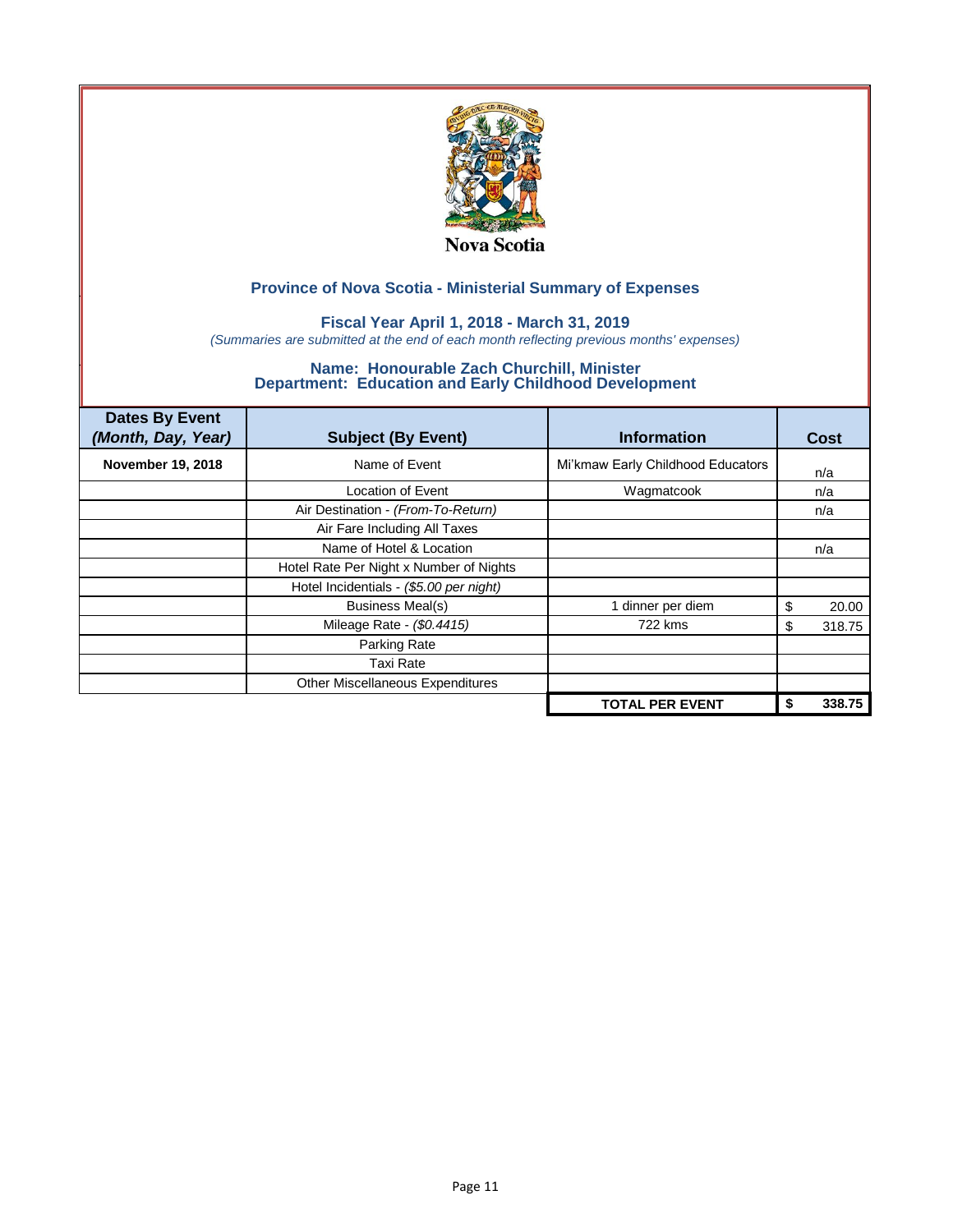

## **Fiscal Year April 1, 2018 - March 31, 2019**

*(Summaries are submitted at the end of each month reflecting previous months' expenses)*

| <b>Dates By Event</b><br>(Month, Day, Year) | <b>Subject (By Event)</b>               | <b>Information</b>     | <b>Cost</b> |
|---------------------------------------------|-----------------------------------------|------------------------|-------------|
| December 2018 (NIL)                         | Name of Event                           |                        | n/a         |
|                                             | <b>Location of Event</b>                |                        | n/a         |
|                                             | Air Destination - (From-To-Return)      |                        | n/a         |
|                                             | Air Fare Including All Taxes            |                        |             |
|                                             | Name of Hotel & Location                |                        | n/a         |
|                                             | Hotel Rate Per Night x Number of Nights |                        |             |
|                                             | Hotel Incidentials - (\$5.00 per night) |                        |             |
|                                             | <b>Business Meal(s)</b>                 |                        |             |
|                                             | Mileage Rate - (\$0.4415)               |                        |             |
|                                             | Parking Rate                            |                        |             |
|                                             | <b>Taxi Rate</b>                        |                        |             |
|                                             | Other Miscellaneous Expenditures        |                        |             |
|                                             |                                         | <b>TOTAL PER EVENT</b> | \$          |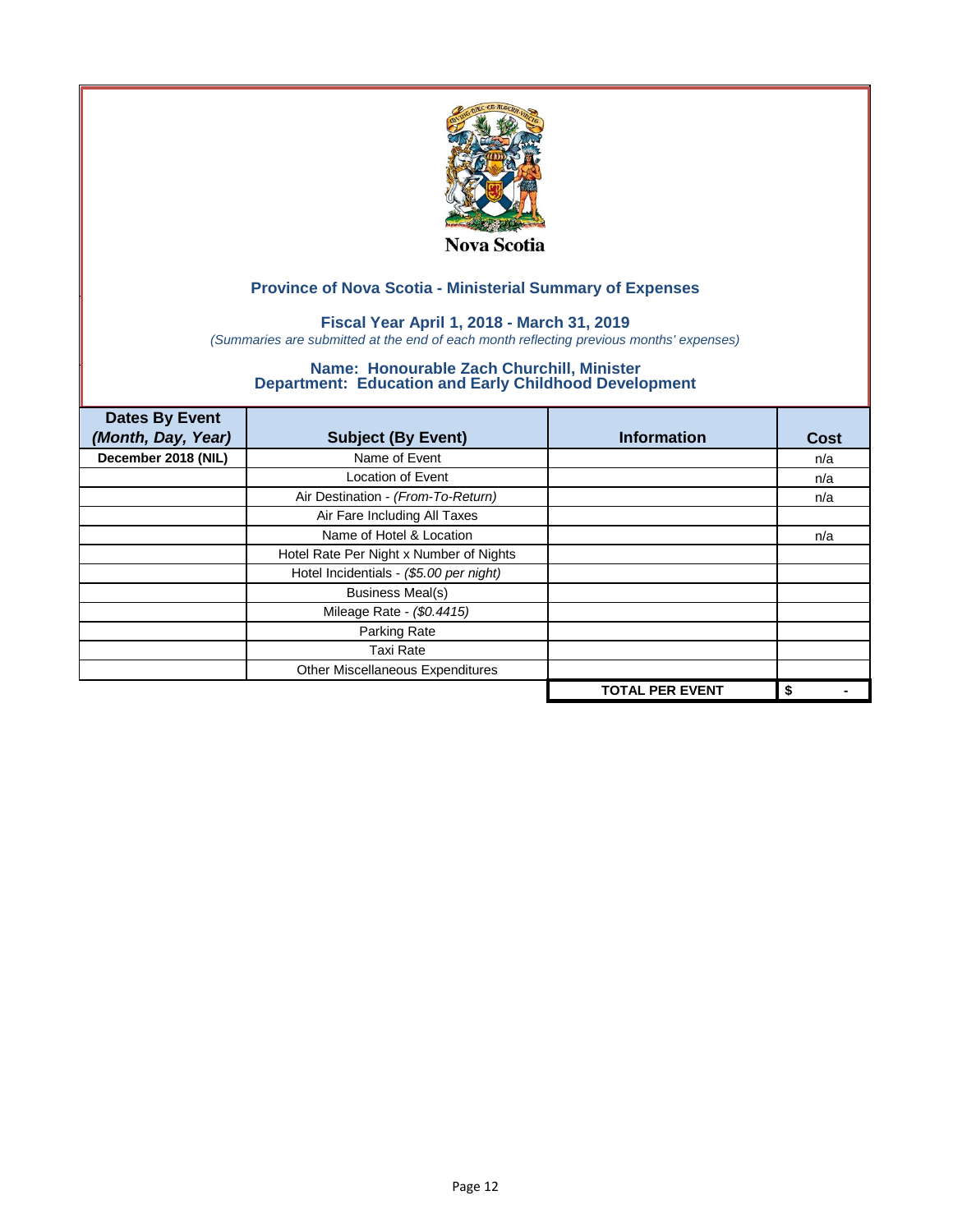

## **Fiscal Year April 1, 2018 - March 31, 2019**

*(Summaries are submitted at the end of each month reflecting previous months' expenses)*

| <b>Dates By Event</b><br>(Month, Day, Year) | <b>Subject (By Event)</b>               | <b>Information</b>                       | Cost       |
|---------------------------------------------|-----------------------------------------|------------------------------------------|------------|
| <b>January 14, 2019</b>                     | Name of Event                           | <b>Islands Consolidated School Visit</b> | n/a        |
|                                             | <b>Location of Event</b>                | Digby                                    | n/a        |
|                                             | Air Destination - (From-To-Return)      |                                          | n/a        |
|                                             | Air Fare Including All Taxes            |                                          |            |
|                                             | Name of Hotel & Location                |                                          | n/a        |
|                                             | Hotel Rate Per Night x Number of Nights |                                          |            |
|                                             | Hotel Incidentials - (\$5.00 per night) |                                          |            |
|                                             | <b>Business Meal(s)</b>                 | 1 lunch per diem                         | 15.00<br>S |
|                                             | Mileage Rate - (\$0.4415)               | 200 kms                                  | 88.30<br>S |
|                                             | Parking Rate                            |                                          |            |
|                                             | <b>Taxi Rate</b>                        |                                          |            |
|                                             | Other Miscellaneous Expenditures        |                                          |            |
|                                             |                                         | <b>TOTAL PER EVENT</b>                   | 103.30     |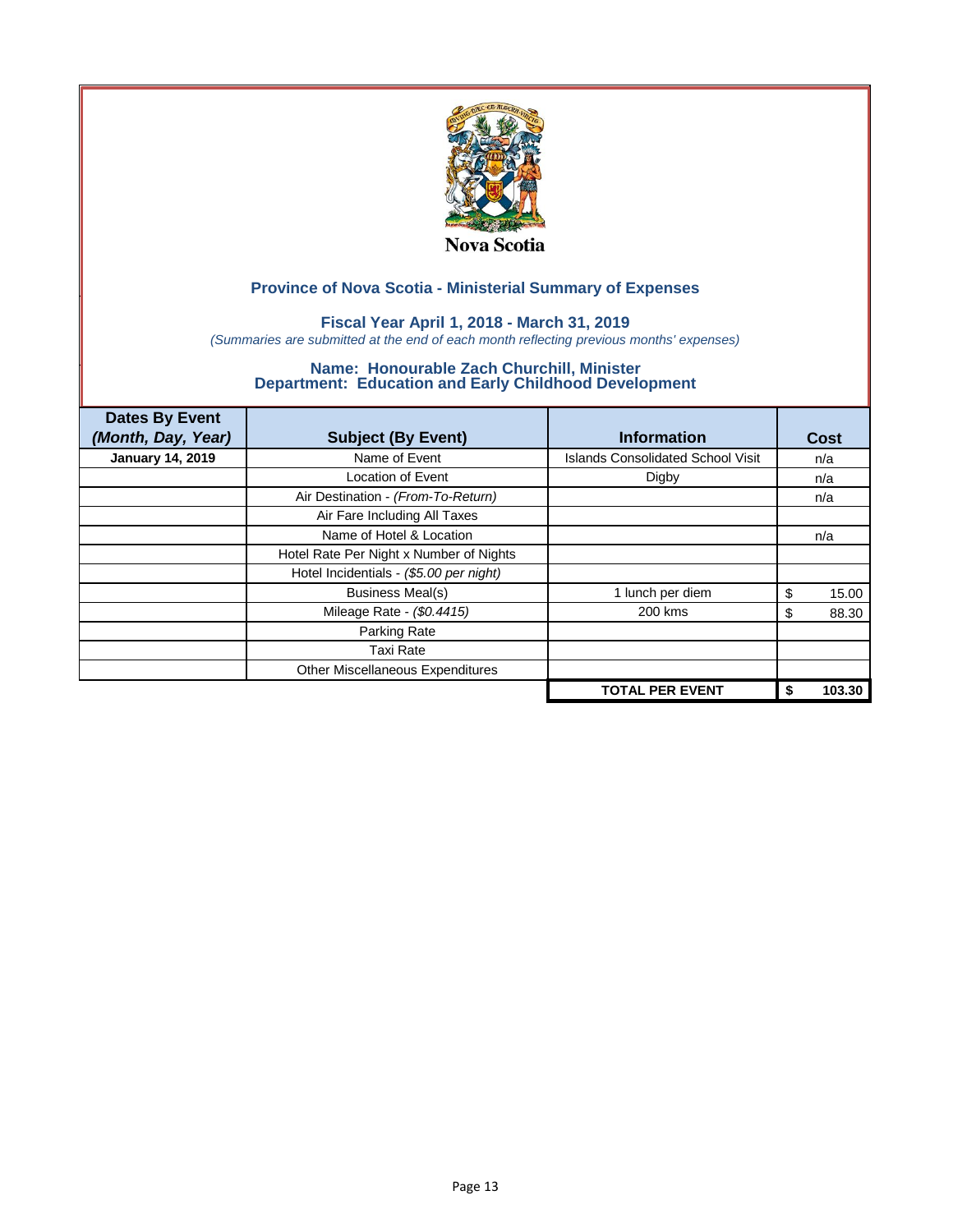

### **Fiscal Year April 1, 2018 - March 31, 2019**

*(Summaries are submitted at the end of each month reflecting previous months' expenses)*

| <b>Dates By Event</b><br>(Month, Day, Year) | <b>Subject (By Event)</b>               | <b>Information</b>     | <b>Cost</b> |
|---------------------------------------------|-----------------------------------------|------------------------|-------------|
| February 2019 (NIL)                         | Name of Event                           |                        | n/a         |
|                                             | <b>Location of Event</b>                |                        | n/a         |
|                                             | Air Destination - (From-To-Return)      |                        | n/a         |
|                                             | Air Fare Including All Taxes            |                        |             |
|                                             | Name of Hotel & Location                |                        | n/a         |
|                                             | Hotel Rate Per Night x Number of Nights |                        |             |
|                                             | Hotel Incidentials - (\$5.00 per night) |                        |             |
|                                             | <b>Business Meal(s)</b>                 |                        |             |
|                                             | Mileage Rate - (\$0.4415)               |                        |             |
|                                             | Parking Rate                            |                        |             |
|                                             | <b>Taxi Rate</b>                        |                        |             |
|                                             | Other Miscellaneous Expenditures        |                        |             |
|                                             |                                         | <b>TOTAL PER EVENT</b> | \$          |